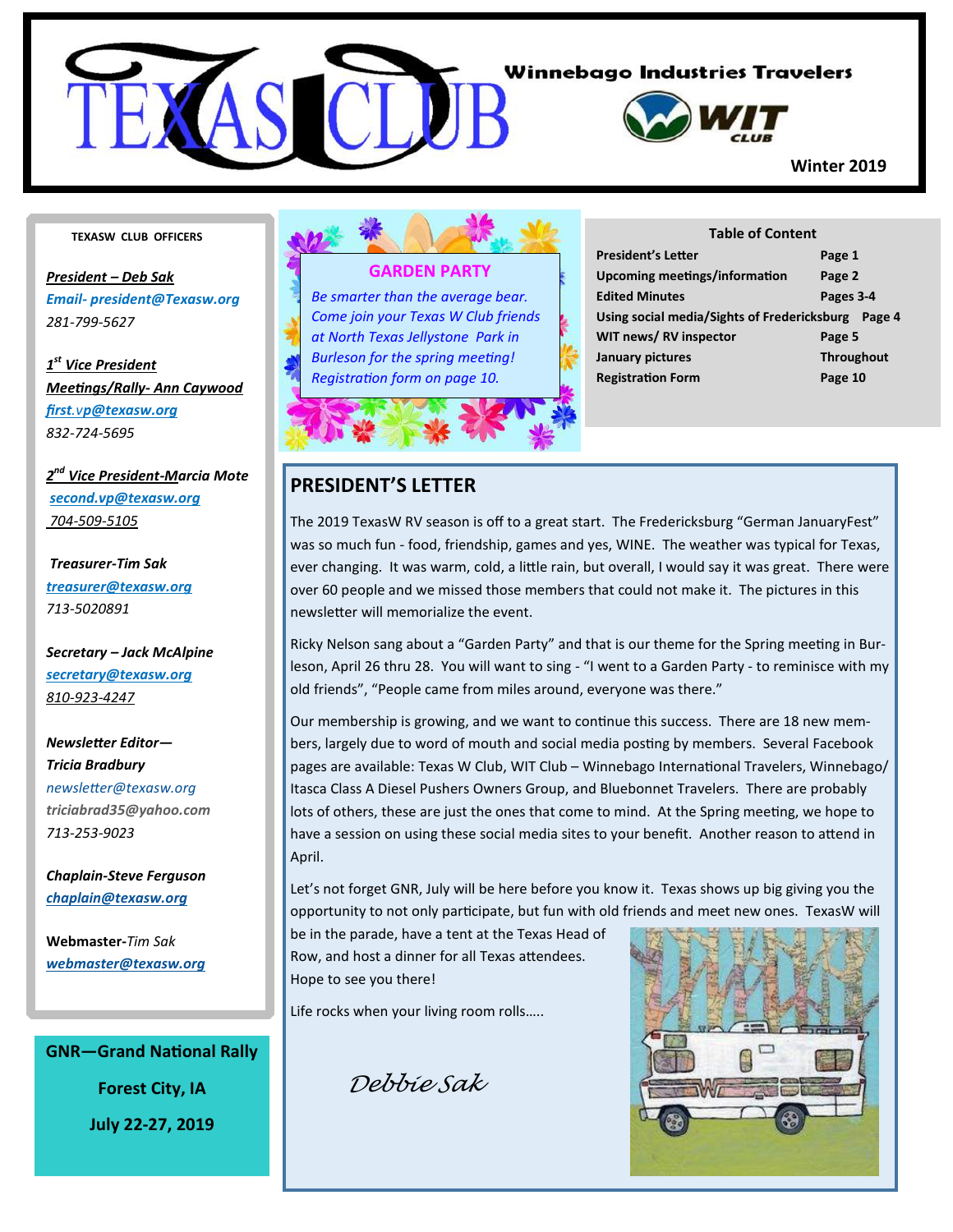# Schedule for more Texas W Club Fun

#### **Spring Meeting**

April 26-28, 2019  **North Texas Jellystone Park**  2301 S. Burleson Blvd Burleson, Texas 76028

**GNR Winnebago Rally Grounds**  Forest City, Iowa 50436 July 22- July 27, 2019

**Summer** 

### **Fall Rally** October 17-20, 2019 **Mineola Civic Center**  1150 N. Newsom St.

Mineola, Texas

#### **Winter Meeting** Jan 2020 You'll know more when we know more!!

# **Sharing is a GOOD Thing!!**

*By Tricia Bradbury* 

Have you found an especially good RV park or attraction in your travels? Some of us don't yet get to travel extensively and would sure like tips to make sure we

don't miss something really good when we are traveling through an area. You don't have to write a dissertation (unless you really want to). Just send the facts—name and location of the place a something about why you liked it so much. I'll research to get details and share them in future newsletters.

Weird is good, too. Largest ball of string, I'm looking for you. Already visited largest ball of twine.

Send your travel jewels to newsletter@texasw.org.

Remember April 4-5, 2024 there are plans to have our spring meeting that weekend so you can stay over to see the next Total **Solar Eclipse** in Fredericksburg, Texas, at the Yogi Bear RV Resort.

**What's Up With The Newsletter???** *By Tricia Bradbury* 

> I'm sure you are noticing that the newsletter is just not the same. Mary Lynn Mahoney has done a great job for years, but was ready to pass the job along. So now you have me. Some format is the same. Some may be different as I learn. I am not new to newsletters, but am new to THIS newsletter. I'll be in learning mode for awhile trying to get things straight in my head about which information must go in each issue, what should not be in our newsletter, and what (if any) new things you'd like to see in our newsletter.

Feedback is welcome even if it's criticism (of the constructive kind, please).

Newsletter@texasw.org.

Below: Honorary member Alan Rochford and Leann Horn, president NorTex, after a game of giant Jenga. You should have seen it before the rebuilding!!

### **CHAPLAIN NEEDED**

Do you have a willingness to share God's love with your fellow campers?

Consider volunteering to be our chaplain and lead the Sunday morning devotional at the end of our gatherings.

Steve Ferguson has served as Texas W chaplain for quite some time and would like to pass the job along to someone new.

If you have questions, contact Steve, chaplain@texasw.org. If you are willing to serve, contact Debbie Sak, president@texasw.org.





everywhere, b.  $H_s$  on my list.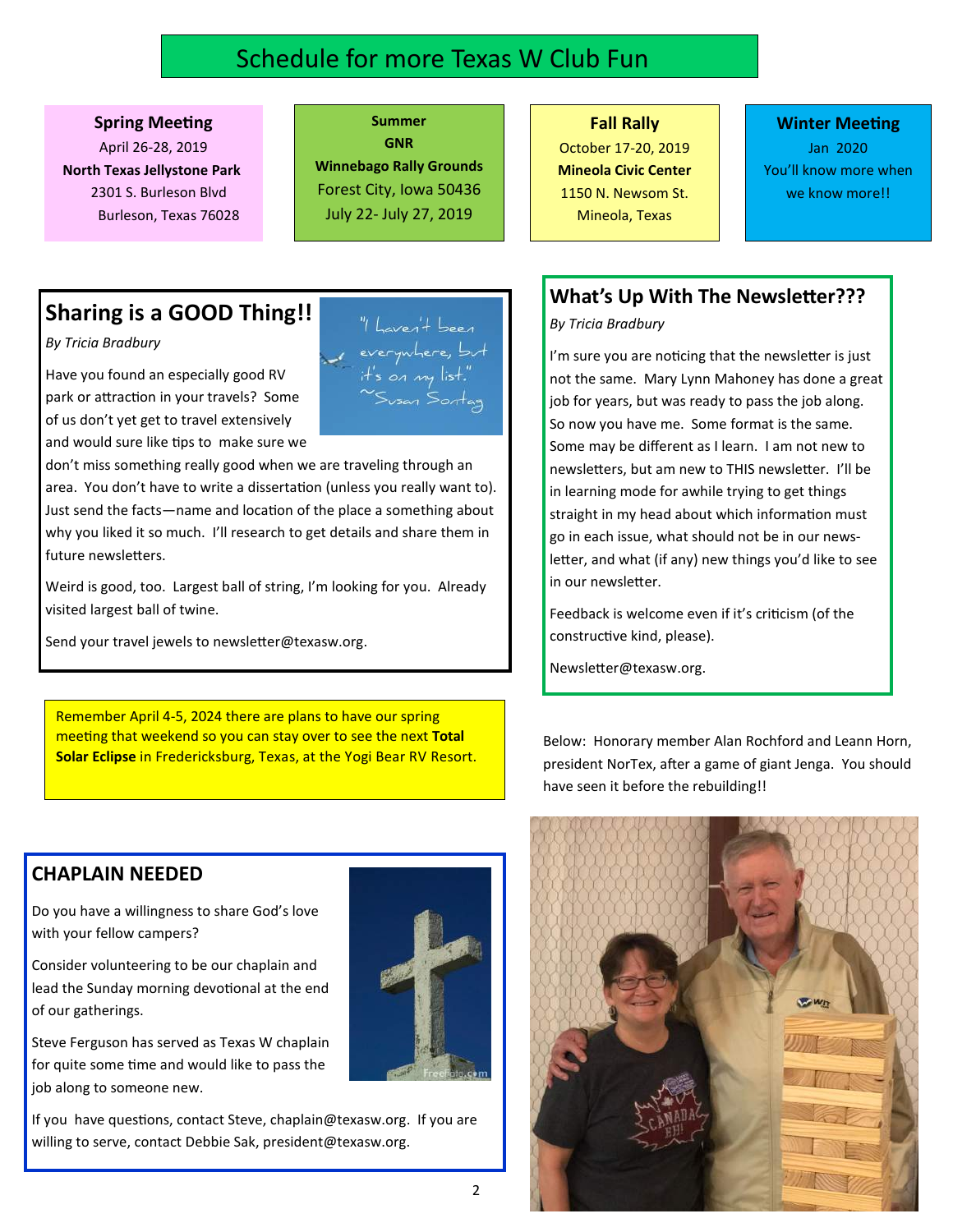## **Edited Minutes from January 2019 Meeting**

Texas W State Meet Oakwood RV Resort, Fredericksburg, Texas January 18-20, 2019 General Meeting 

The meeting was called to order by Debbie Sak at 9:30 am on January 19, 2019.

The meeting began with the Pledges of Allegiance to the United States of America and to the State of Texas. Leann Horn led a prayer.

Former State Club officers were welcomed and recognized.

Former Chapter officers were welcomed and recognized.

Current Chapter officers were welcomed and recognized.

Guests were welcomed and recognized.

# Roll Call:

Total rigs on the ground: 31 rigs, 1 honorary member without rig

| Chapter                       | <b>Total # of Rigs</b> | <b>Total # of Rigs at Meeting</b> |
|-------------------------------|------------------------|-----------------------------------|
| Alamo Winnies                 | 16                     |                                   |
| <b>Bluebonnet Travelers</b>   | 24                     | 11                                |
| <b>Heart of Texas Winnies</b> | 28                     | b                                 |
| <b>Nortex Travelers</b>       | 21                     | 8                                 |

Officer Reports:

**Secretary** – No changes and minutes will be filed as written.

Rick Bailey made a motion to accept the minutes as written, Peggy Smith seconded this motion.

#### **Treasurer Report:**

Contact Tim Sak or Jack McAlpine if you are interested in seeing the treasurer's report.

The attendee rates for the April, 2019 meet will be:

\$100 for a 1 person rig. This covers 2 nights and 2 meals.

\$125 for a 2 person rig. This covers 2 nights and 2 meals.

Harry Farley and Clint Horn audited the Treasurer's books and found no discrepancies.

Peggy Smith made a motion to accept the treasurer's report. Susan Farley seconded this motion.

#### **1 st Vice President:**

Ann Caywood reported that our April meet is at the North Texas Jellystone Park in Burleson, Texas April 25-28, 2019.

She mentioned that some of the local attractions in the area include the Burleson Tandy Leather Museum, the Japanese Gardens, and the Fort Worth Stock Yards.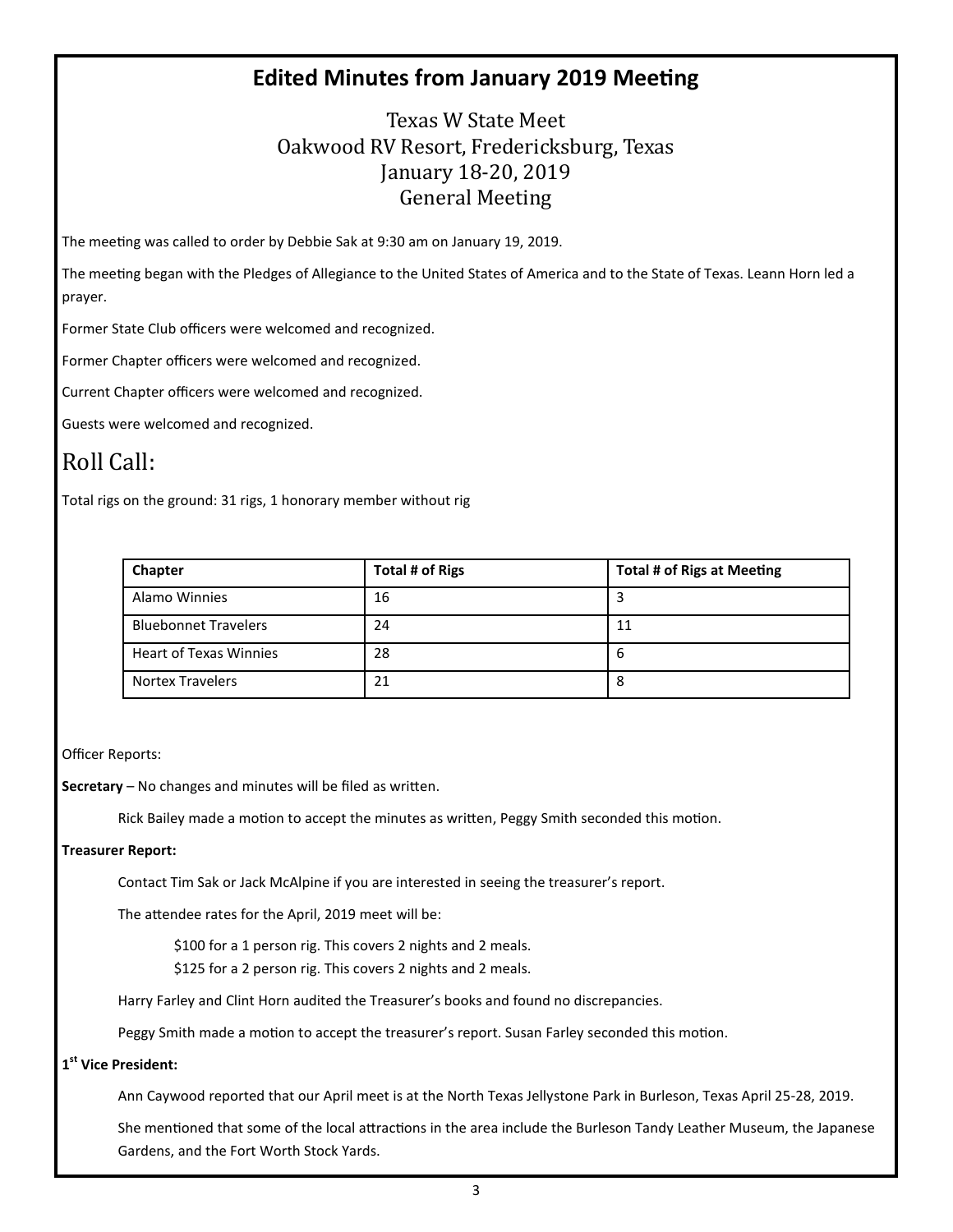Ann also talked about the GNR decorating contest. We are looking for winning ideas for our seventh year in a row!

The October Rally will be in Mineola on October 17-20, 2019. Debbie Sak found a great band for this rally: Shake, Rattle, and Roll.

#### **2 nd Vice President:**

Marcia Mote reported that she sent out several condolence cards to various people.

She also indicated she was making invitation cards for the row party at GNR.

#### **Webmaster Report:**

Tim Sak is responsible for the Texas W website. He is making changes and incorporating data from the officer's portal to make more information available to members.

He requests each chapter to designate a person (or persons) to:

Update contact information for chapter members. Update local chapter events.

He plans to have the new website live by the April, 2019 meet.

#### **Presidents Report:**

Under old business there had been a proposal to make the chapters responsible for organizing future meets and rallies. The decision was made to have chapters help find parks and caterers and identify local attractions that might be of interest.

 For January, 2020 the Bluebonnets will have this responsibility. For April, 2020 the Heart of Texas Winnies will have this responsibility. For October, 2020 the Nortex Travelers will have the responsibility.

New business – Leann Horn and Tom Kovan made a motion that Texas W no longer provide coffee at the meets and rallies. There was discussion that much coffee was being wasted – it would be made only to be poured out. The expense of maintaining fresh coffee and carrying of the coffee pots to every meet was burdensome. The motion passed.

A follow-up motion was made and seconded to donate our coffee pots to some charity. This motion passed.

Debbie explained that meeting duties were being done differently. Rather than have chapters responsible for specific duties these responsibilities are being assigned at registration. These responsibilities include meal hosting, cleanup, trash, parking, etc.

Mike Anderson is soliciting interest in an Austin Chapter. If you are interested in forming or being a member of an Austin chapter, please contact Mike Anderson.

There is a suggestion box placed on the registration table at every meet. If you have suggestions, please use it.

There was a suggestion from the floor to put dinner leftovers out for lunch the next day. This was adopted.

A collection hat was passed to collect donations for the Intrepid charity.

Harry Farley made a motion to adjourn the meeting. Alice Rochford seconded the motion. The meeting was adjourned at 10:00 am.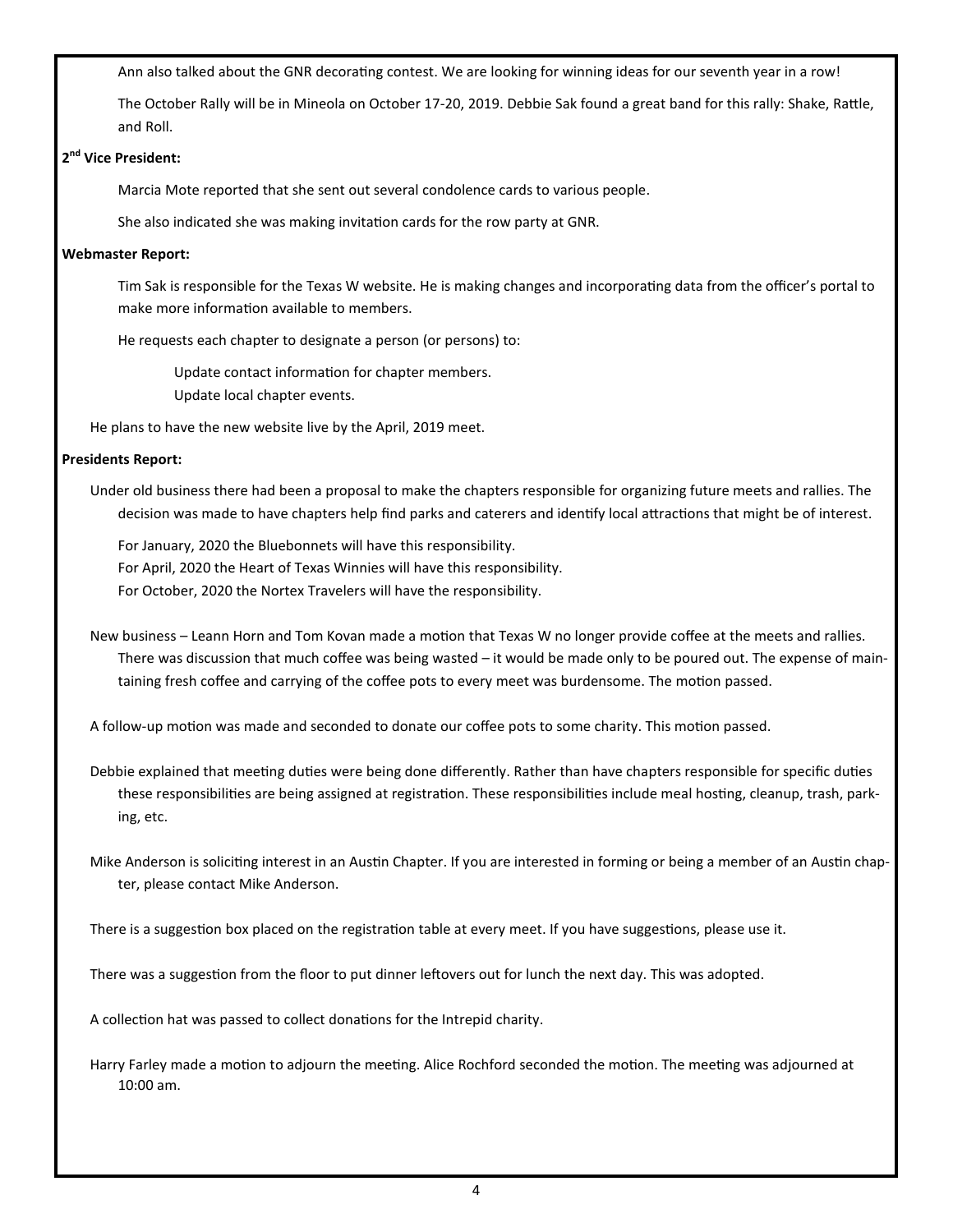

Getting into the spirit of the "Fest" theme.



You never know who you'll run into at a Texas W rally—maybe Tom, Dick, & Harry!! Bluebonnet Travelers members Tom Caywood, Dick Streeter, and Harry Farley.



And games. Always games…..

(R) Peggy Smith, Donna Gacke, and new members Bryan & Billie Luhning

(L) Alan Rochford takes beanbag baseball seriously!!



# **Lichtsinn RV**

# 10% Discount for WIT Club Members on All Winnebago, Itasca and Winnebago Touring Coach Parts

At Lichtsinn RV we have great partnerships with many members of the **WIT Club** (formerly the Winnebago Itasca Travelers' Club) and strengthen that relationship by offering all members a

**10% discount\* on all retail Winnebago, Itasca and Winnebago Touring Coach RV Parts.**

Since Winnebago Industries does not ship parts direct, we are your best option for having parts shipped directly to you as we are only 1 mile from the Winnebago factory. We ship nationwide and offer same-day shipping on in-stock parts.

Simply **call 1-800-343-6255** to place an order or click here to request a quote online.



*\*Discount may not be used in conjunction with any other offers. Does not apply to tax or shipping. Valid only on retail Winnebago parts.*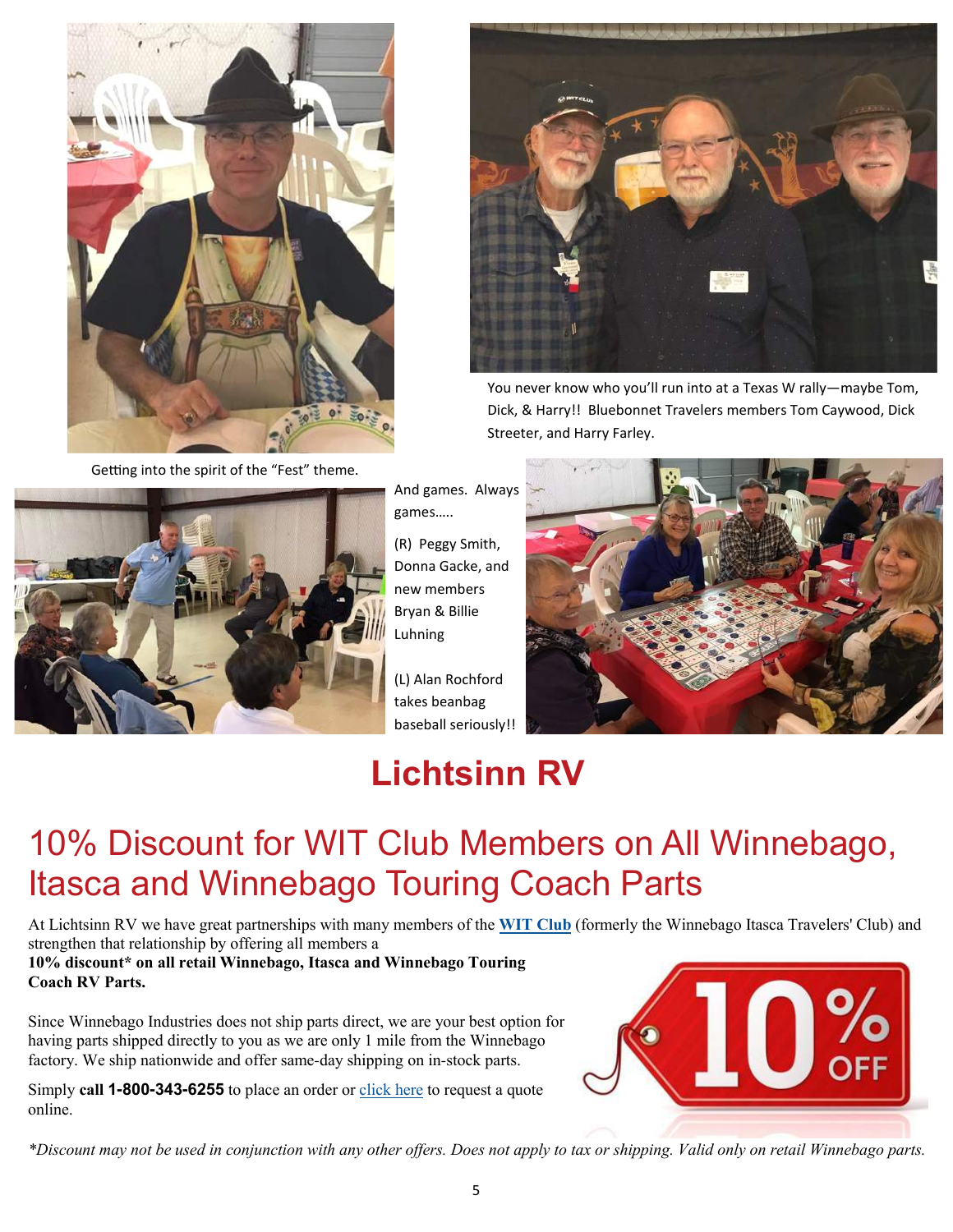

3D schematics available on the Winnebago Web site.



# **Winnebago Motorized**

**GENERAL INQUIRIES** (641) 585-3535 - Corporate Switchboard

**CURRENT PRODUCT OWNER AND SERVICE-RELATED INQUIRIES**

(800) 537-1885

**REPAIR PARTS** (641) 585-6395

**FAX** (641) 585-6966

**MAILING ADDRESS** Winnebago, Inc. P.O. Box 152 Forest City, IA 50436

**STREET ADDRESS** Winnebago, Inc. 605 West Crystal Lake Road Forest City, IA 50436

# **Winnebago Towables**

**GENERAL INQUIRIES** (574) 825-5250

**FAX** (574) 825-5433

**MAILING/STREET AD-DRESS** Winnebago of Indiana 201 14th Street Middlebury, IN 46540

### **WINNEBAGoLIFE**

The #1 lifestyle blog for RVers

Sign Up for a great web site provided by Winnebago Ind.

https://winnebagolife.com/signup

*How to find a certified Inspector when purchasing a used RV, Travel Trailer or Fifth Wheel* 

Texan RV Park is not only an ry park, but it is a campus for National RV Training Academy. The Academy offers several classes and seminars throughout the year.

A 5- day level one Inspectors certificate class is offered. Once the course has been completed, the individual may be registered at NRVIA, National RV Inspector Association.

If you are looking to buying a used RV and you would like it inspected by a certified inspector, go to NRVIA.com web site and locate the nearest inspector and make your arrangements for the inspection.

National RV Training Academy offers **a 3- day class for rv owners**. You bring your RV and stay on the campus grounds, Texan RV Park in Athens,Texas (254) 709-3251 for the Academy.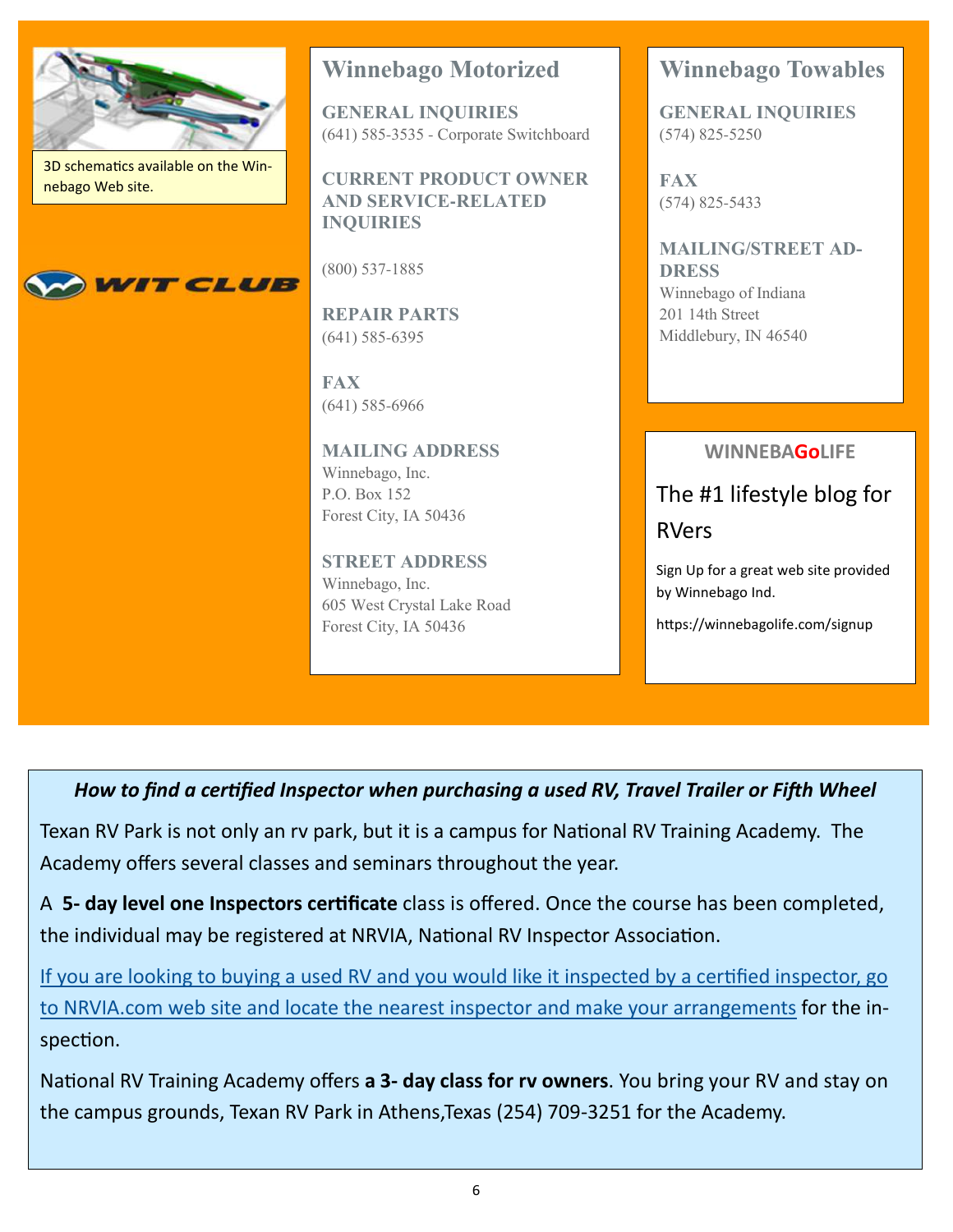

For Thursday night dinner folks went to different restaurants then gathered back as a group to hear restaurant reviews the good, the bad, and the delicious.



Heart of Texas members after decorating their table for our JanuaryFEST theme.

Notice the beautiful beer steins.



The word "stein" is of German origin. The etymology of the word is either from "Stein Krug" (meaning stone jug/mug) or from "Steingut" (meaning stone goods). Steins are mugs used for drinking beer. They can be made of earthenware, pewter, wood, ceramics, crystal, porcelain, creamware, silver, or glass. They have a handle and a hinged lid; are decorated and sometimes handpainted.

Steins originated in the 14th century. As a result of the bubonic plague and several invasions of flies in Europe, Germany established laws to require beverage containers to be covered for sanitary purposes. Around the same time, techniques to improve earthenware by raising the firing temperature of clay, created stoneware. Thus, there was a presence of stoneware drinking vessels with attached pewter lids for the next 300 years. By the end of the 19th century, the stein was clearly defined as being made in Europe, primarily of stoneware and primarily with a permanently attached pewter lid. *From Steincenter.com*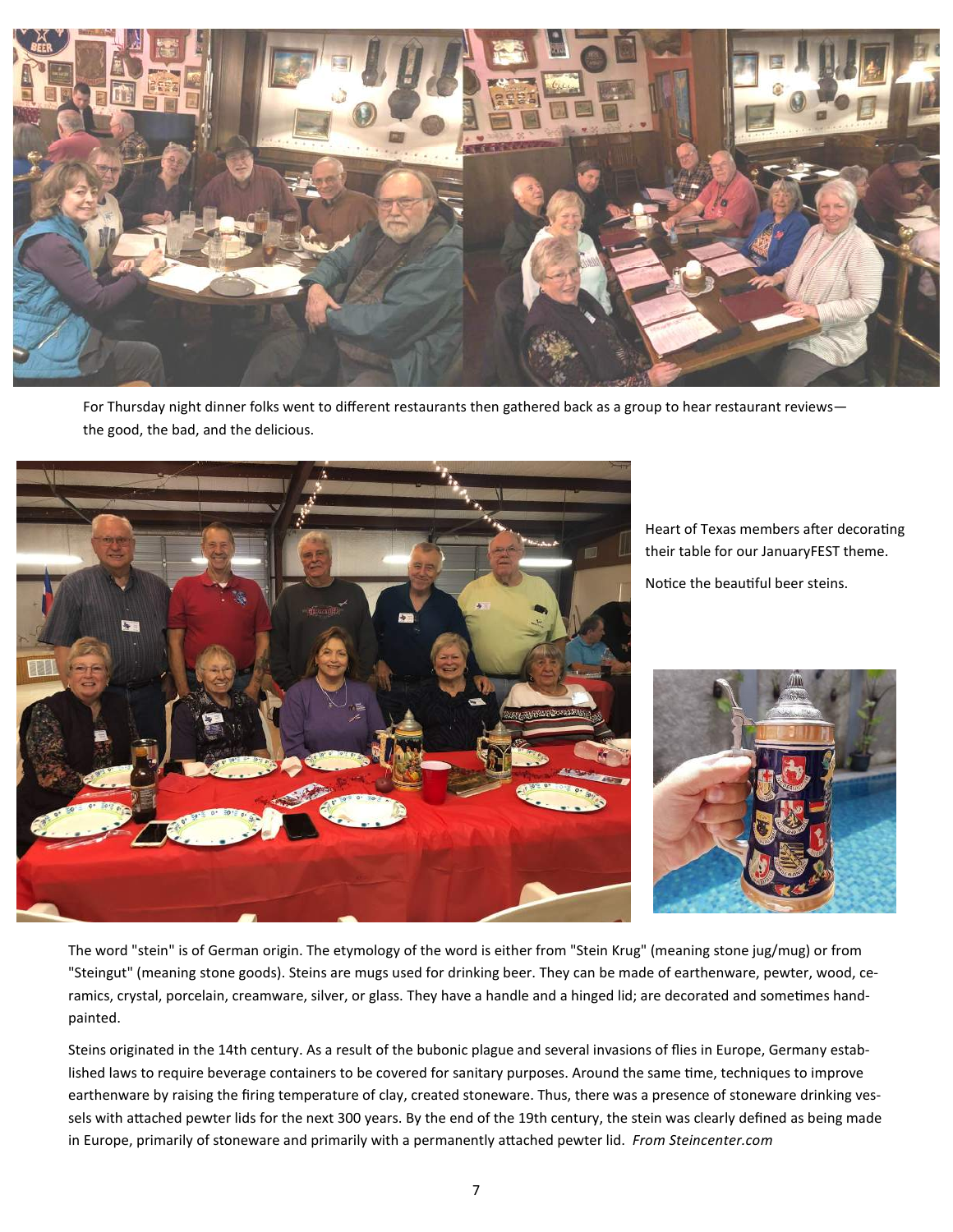



Above (L): volunteers getting sausage ready to cook and splitting rolls.

Above (R): volunteers anxious to eat the sausage and split rolls plus all the other delicious things our members brought for the potluck.

Below: Very willing wine tasters.

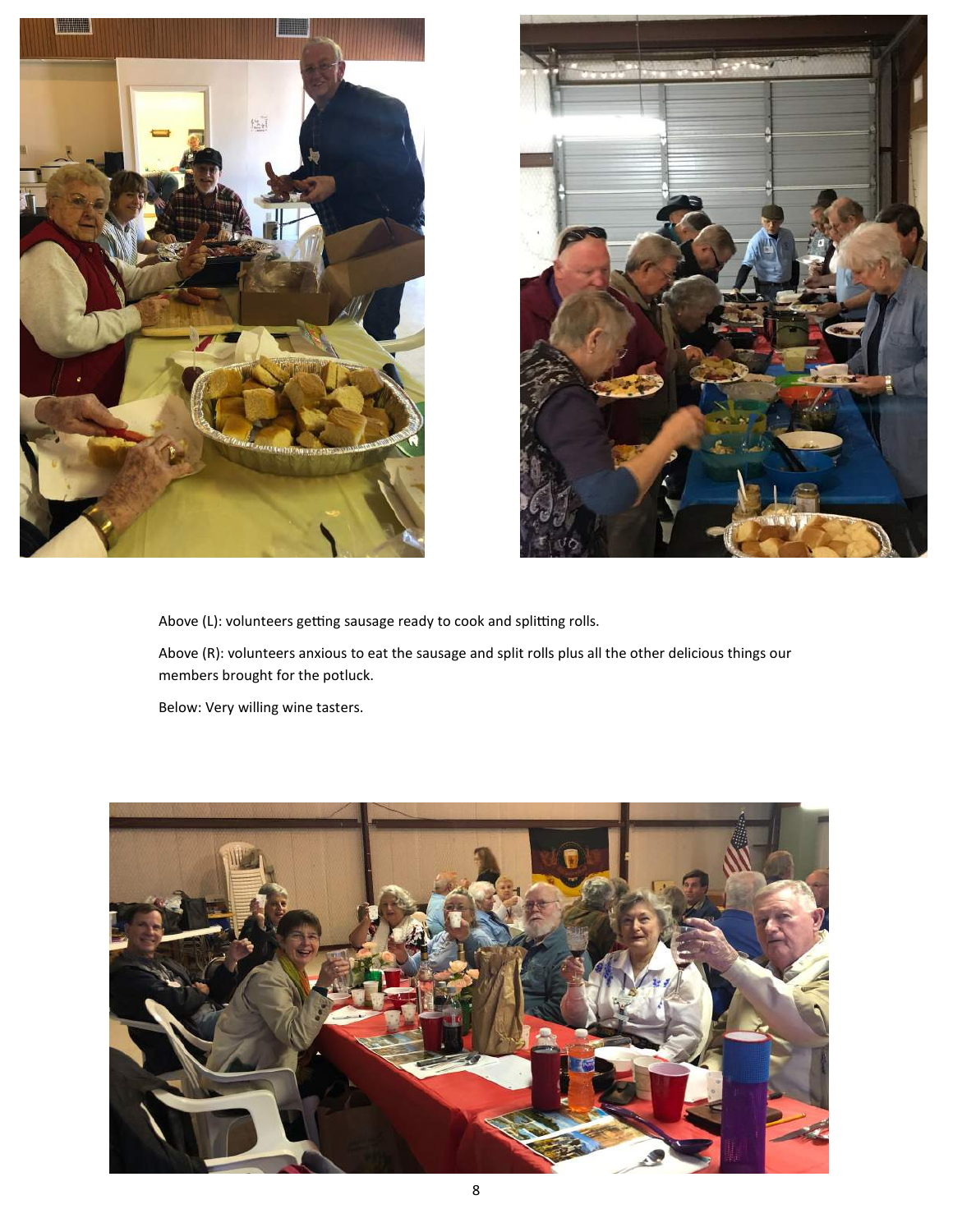For the blind wine tasting, we had some good, some bad, and some really bad.

These members brought the winners!!

(Below) White Wine - Lynn & Cindy Harris – new BBT members

(Right) Red Wine – Alice Rochford







## **Things to do in and around Burleson**

*Just a short list of ideas to get you started on your exploration of the area.* 

Lost Oak Winery Sunset Winery Revolver Brewery **Burleson Antique Mall** Fort Worth Botanic Garden Japanese Garden at Fort Worth Botanic Garden Fort Worth Water Gardens Tandy Leather Museum & Gallery Amon Carter Museum of American Art Cattle Raisers Museum Cowgirl Hall of Fame Sid Richardson Museum Texas Cowboy Hall of Fame (western cowboys, not football) Fort Worth Stockyards National Historic District Texas Civil War Museum